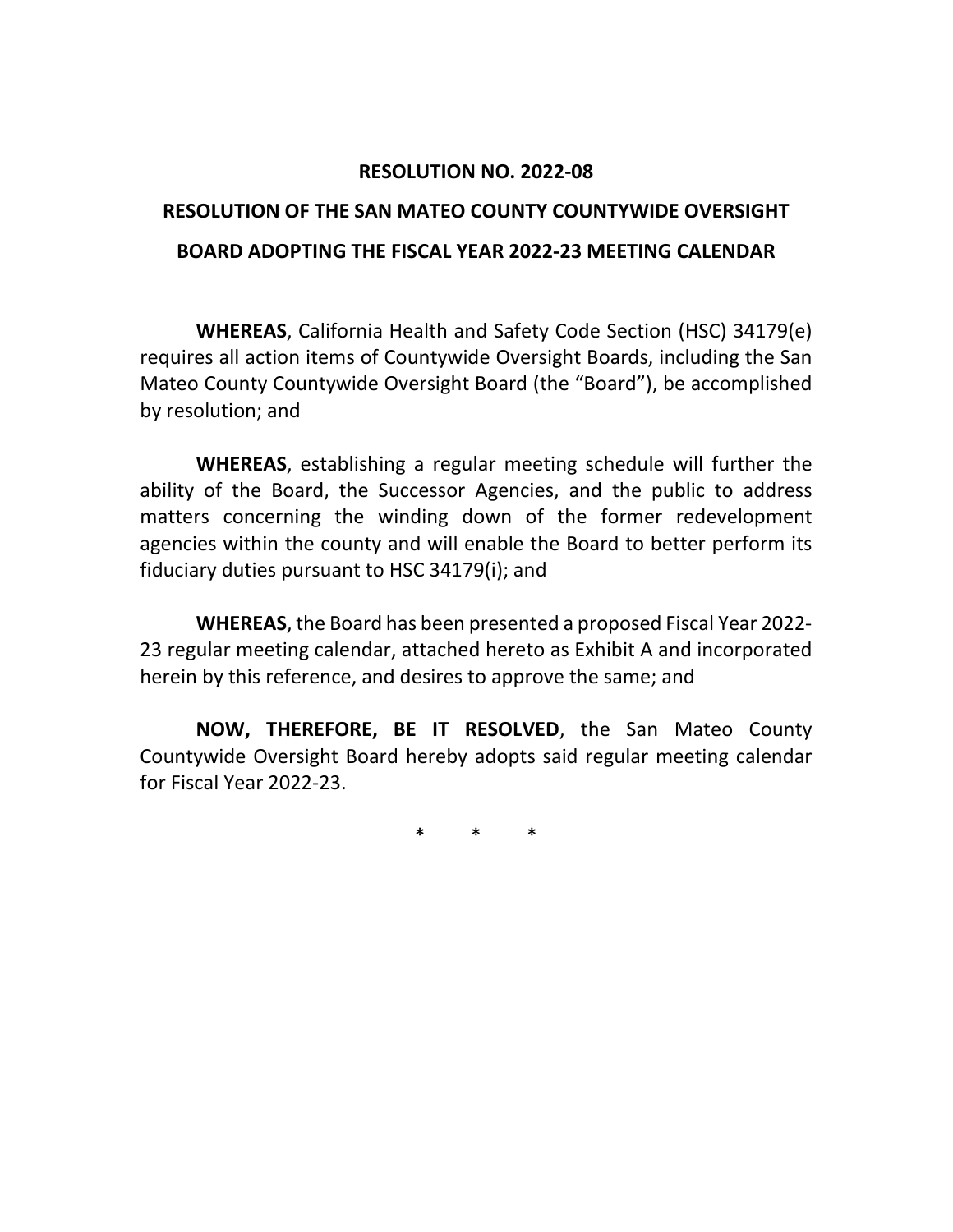*Regularly passed and adopted this 10th day of January, 2022* 

*AYES and in favor of said resolution:* 

| Members: | <b>AIMEE ARMSBY</b>        |
|----------|----------------------------|
|          | <b>CHUCK BERNSTEIN</b>     |
|          | <b>KEVIN BULTEMA</b>       |
|          | <b>BARBARA CHRISTENSEN</b> |
|          | <b>JUSTIN MATES</b>        |
|          | <b>MARK LEACH</b>          |

*NOES and against said resolution:* 

*Member(s): NONE*

*Absent Member(s): MARK ADDIEGO*

Buban Chistica

*Chair, San Mateo County Countywide Oversight Board* 

*Certificate of Delivery*

*I certify that a copy of the original resolution filed in the Office of the Clerk of the Board of Supervisors of San Mateo County has been delivered to the Chair of San Mateo County Countywide Oversight Board.* 

Sturewal

 *Assistant Clerk of the Board of Supervisors*